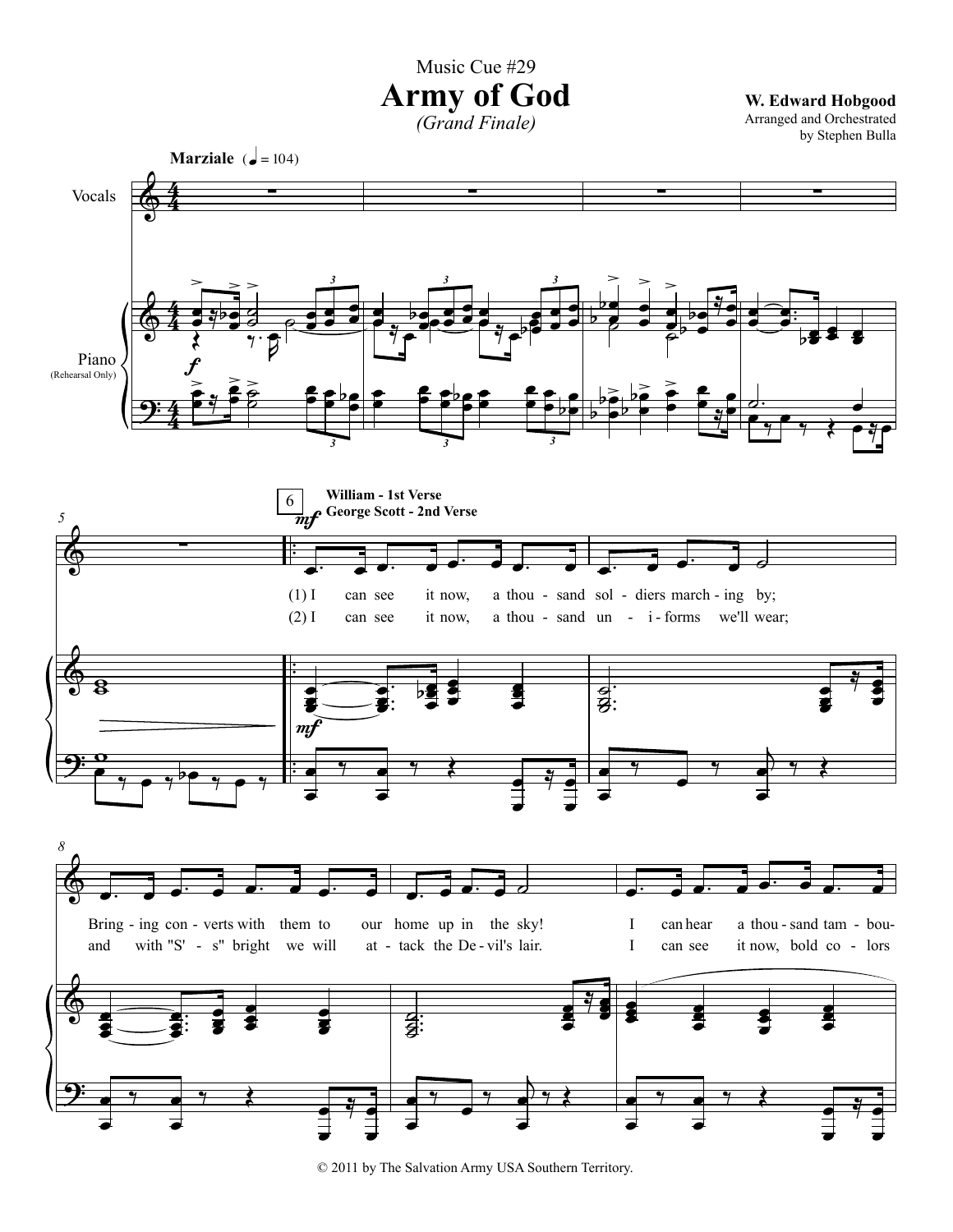Army of God - 2

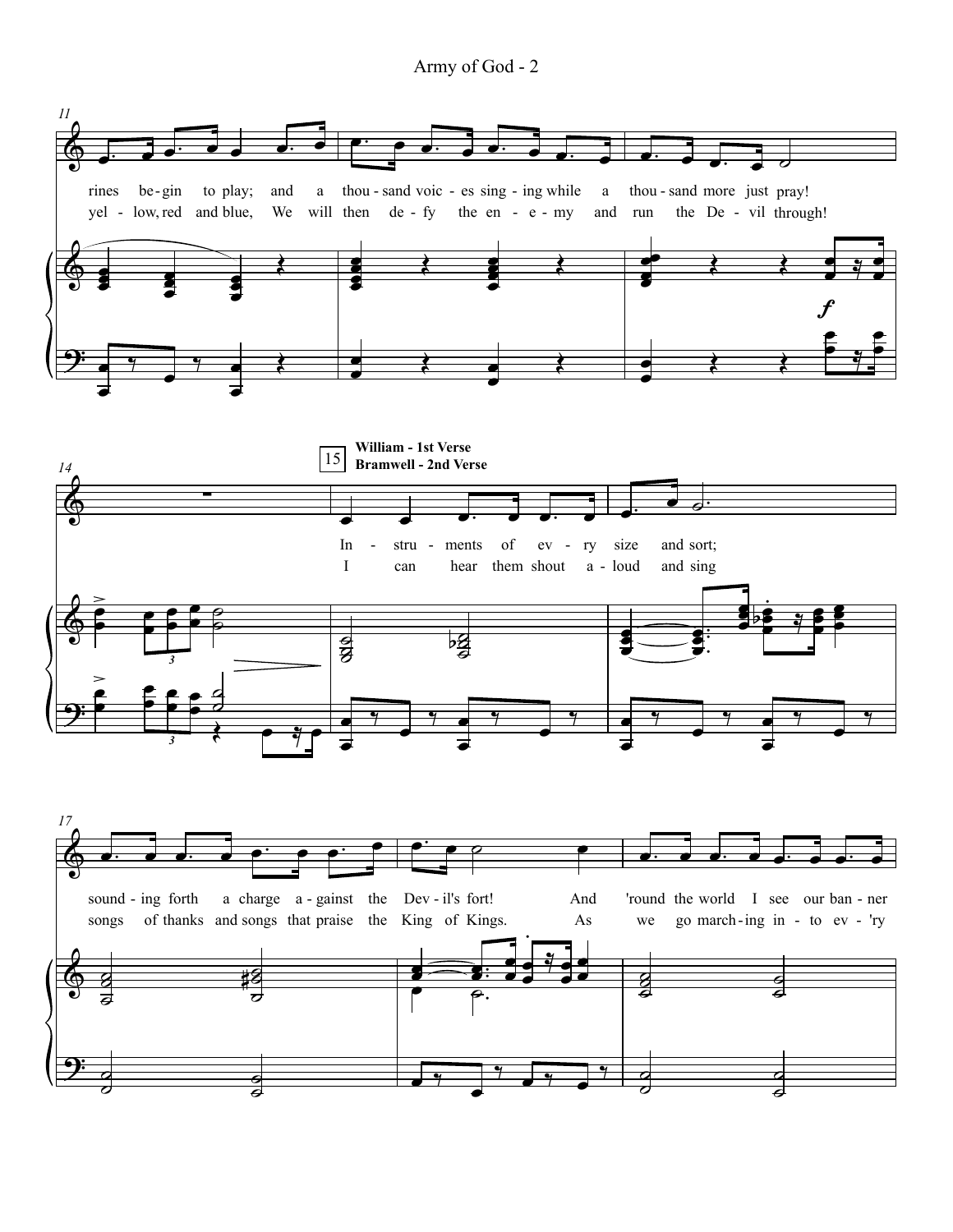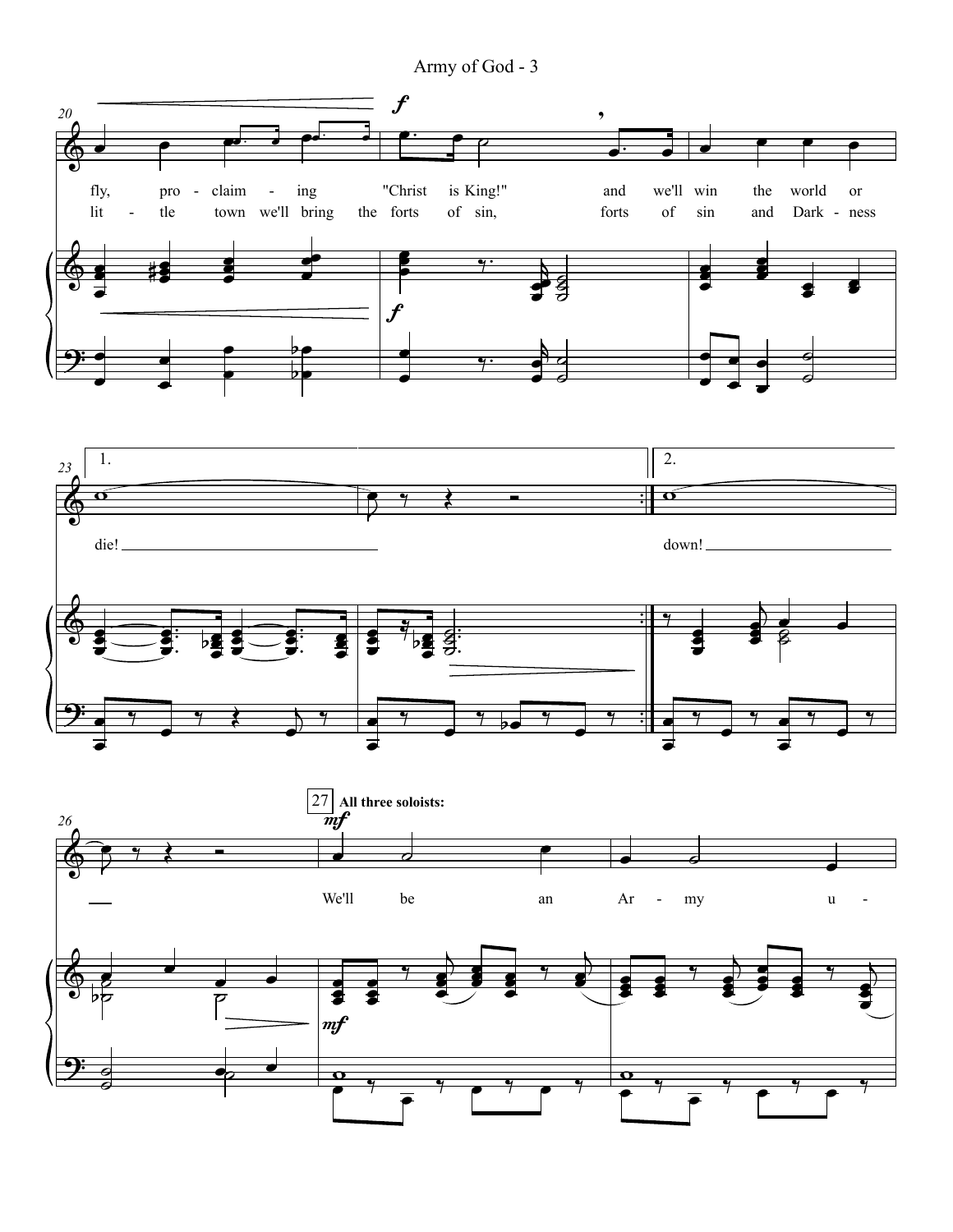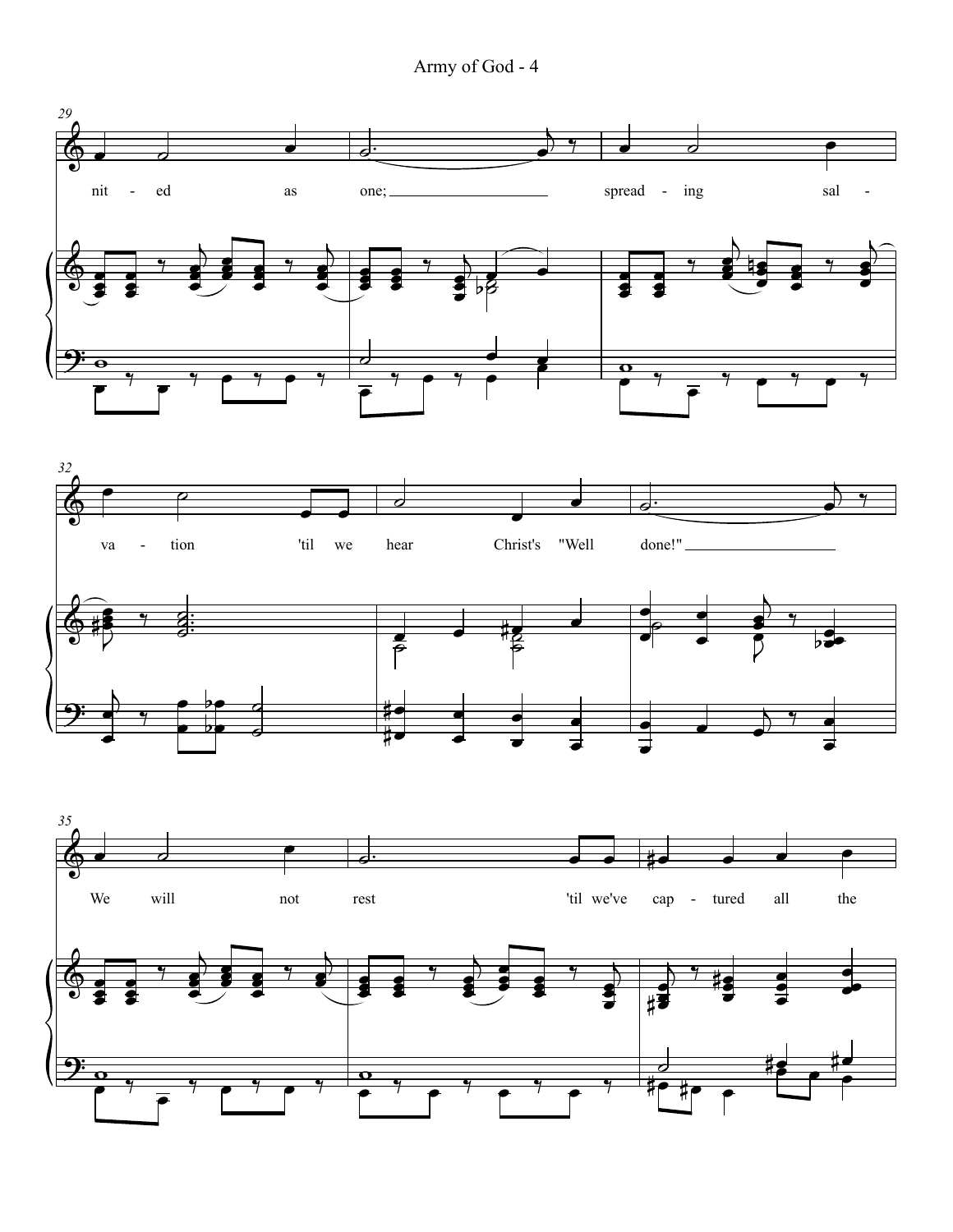Army of God - 5

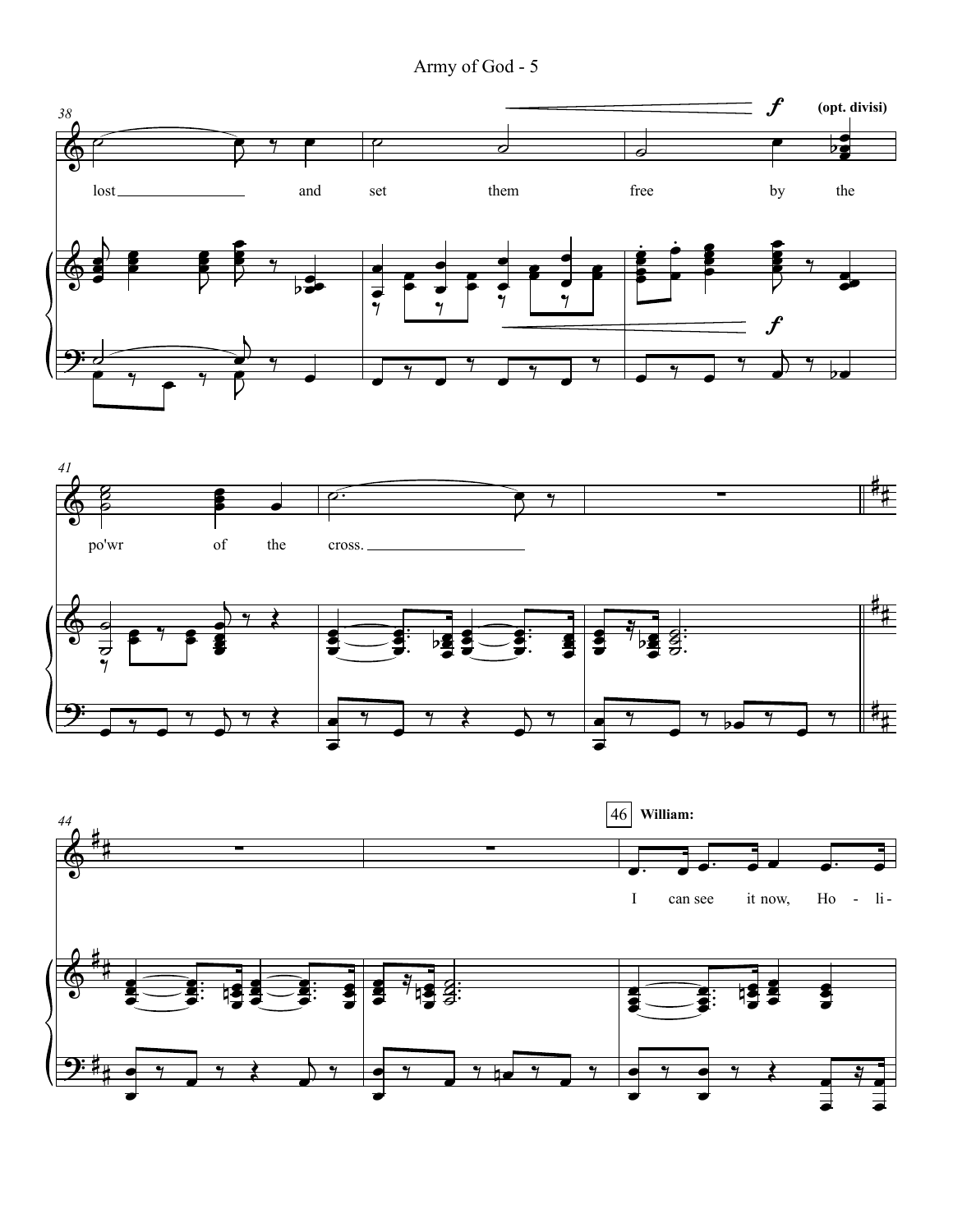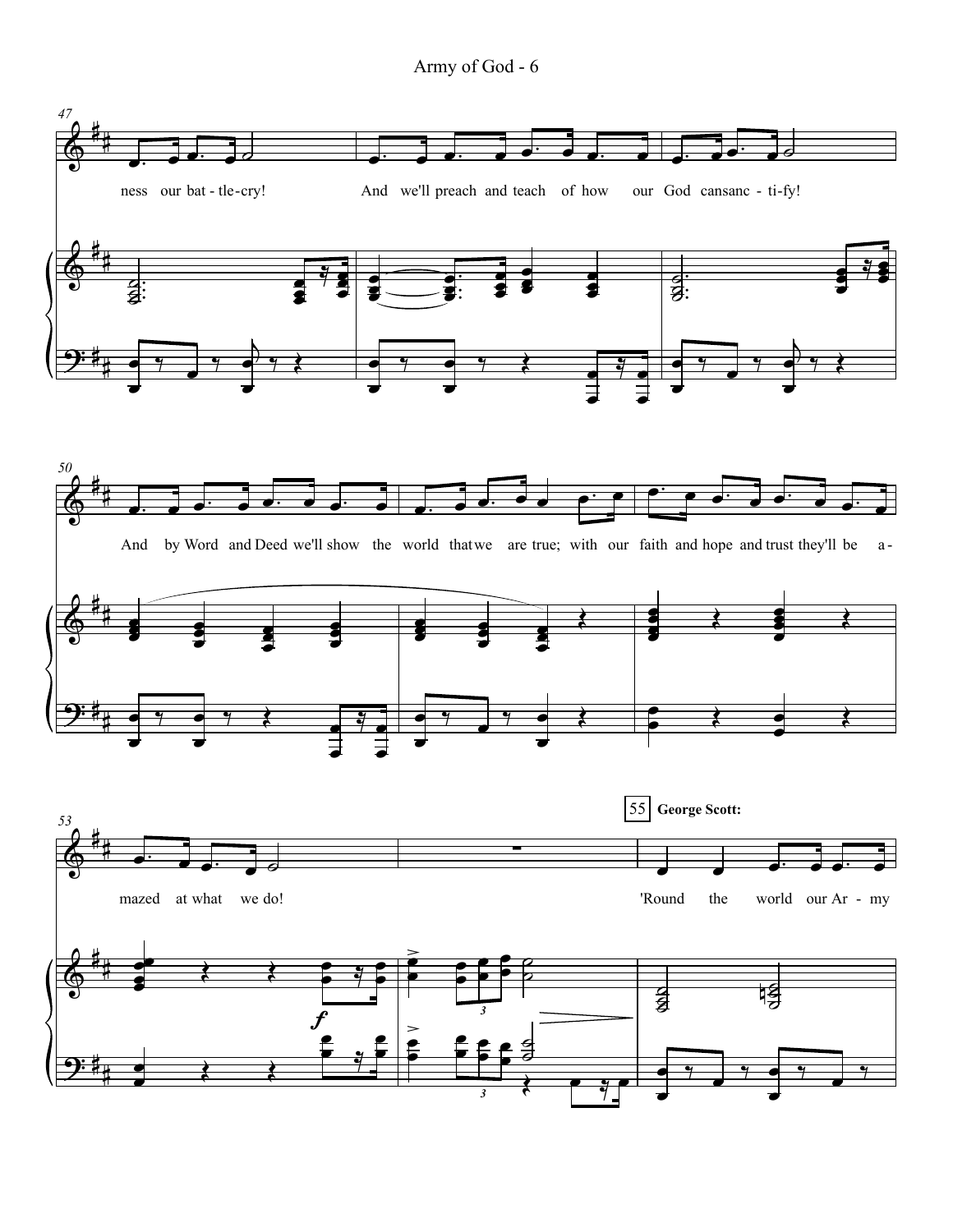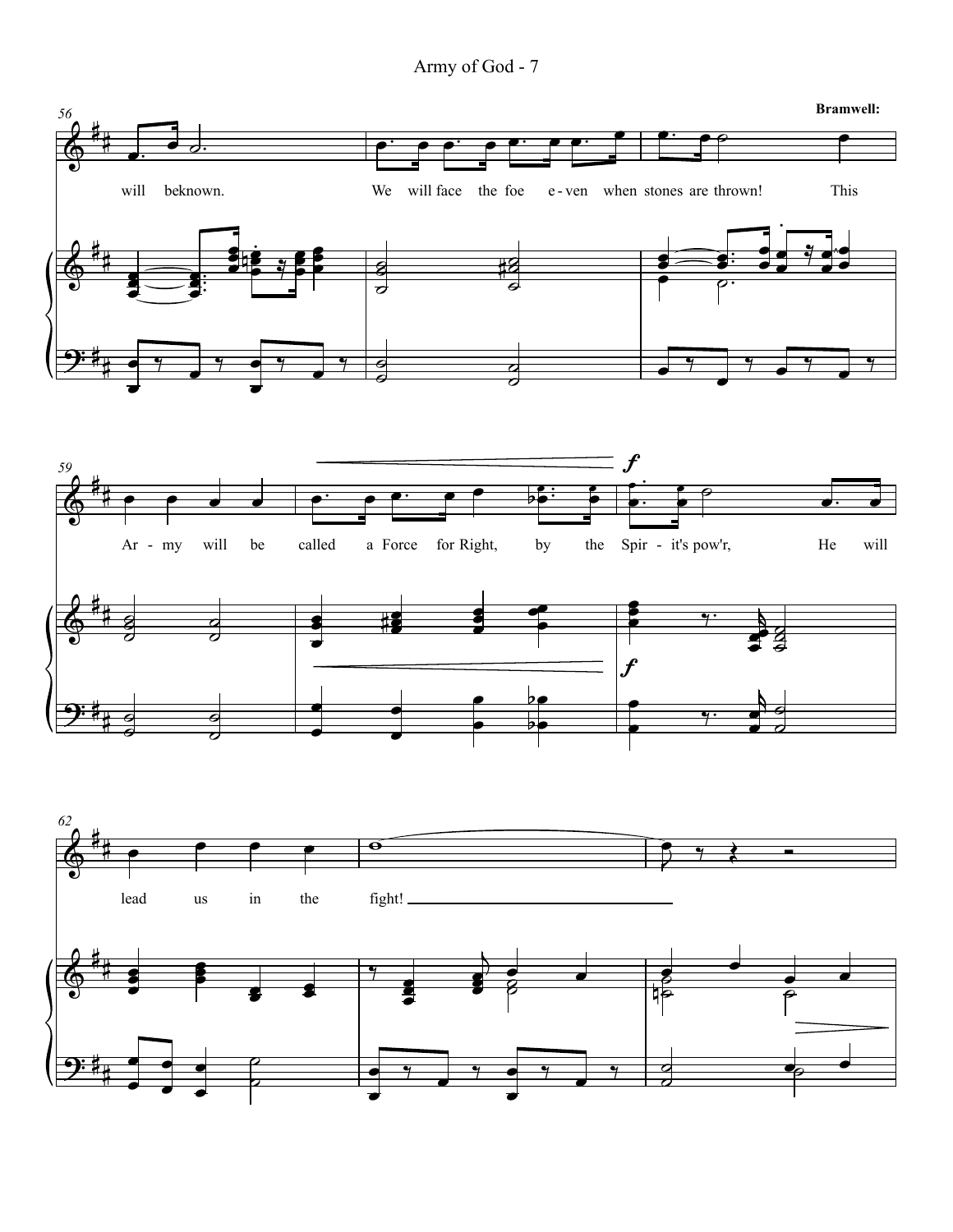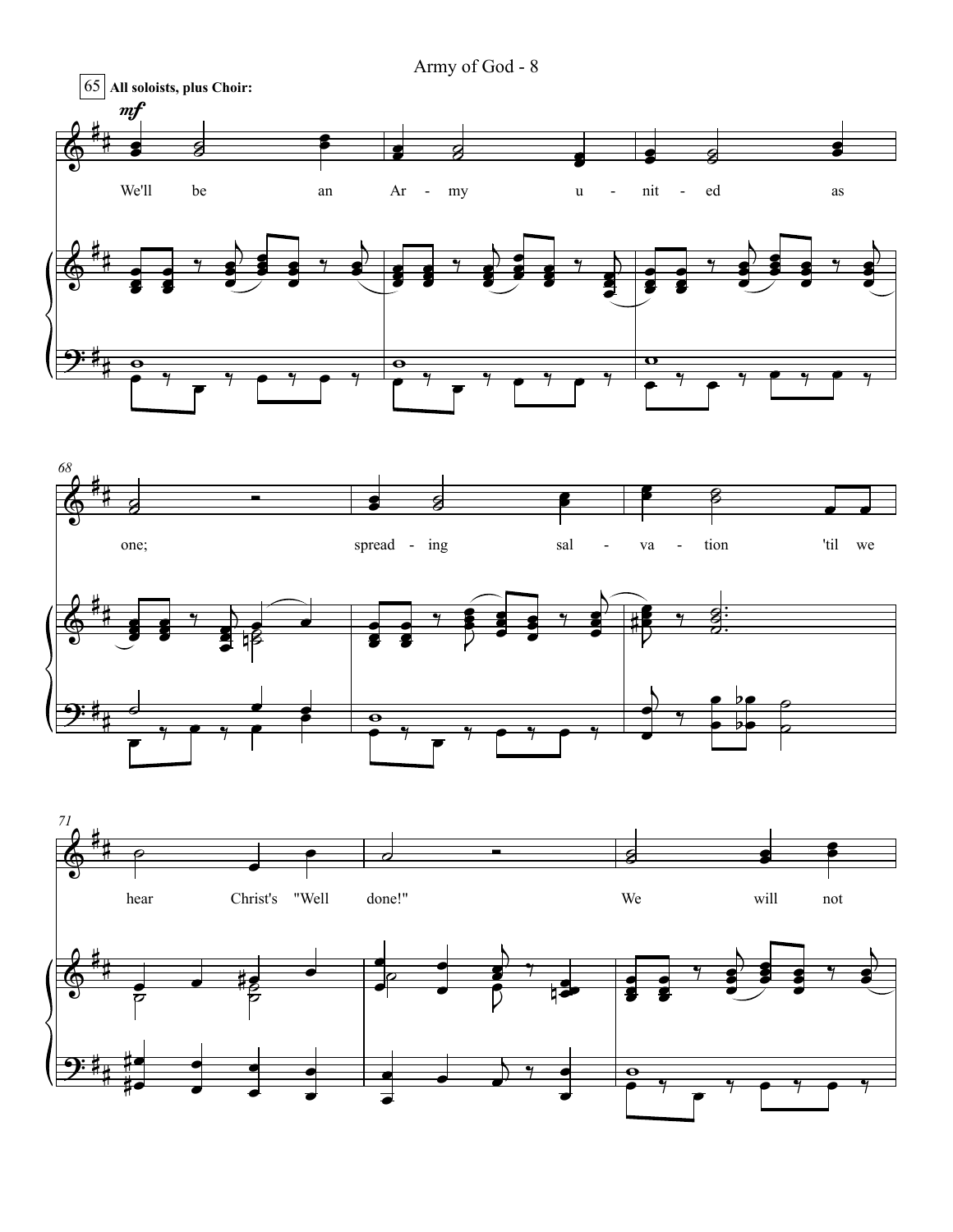Army of God - 9

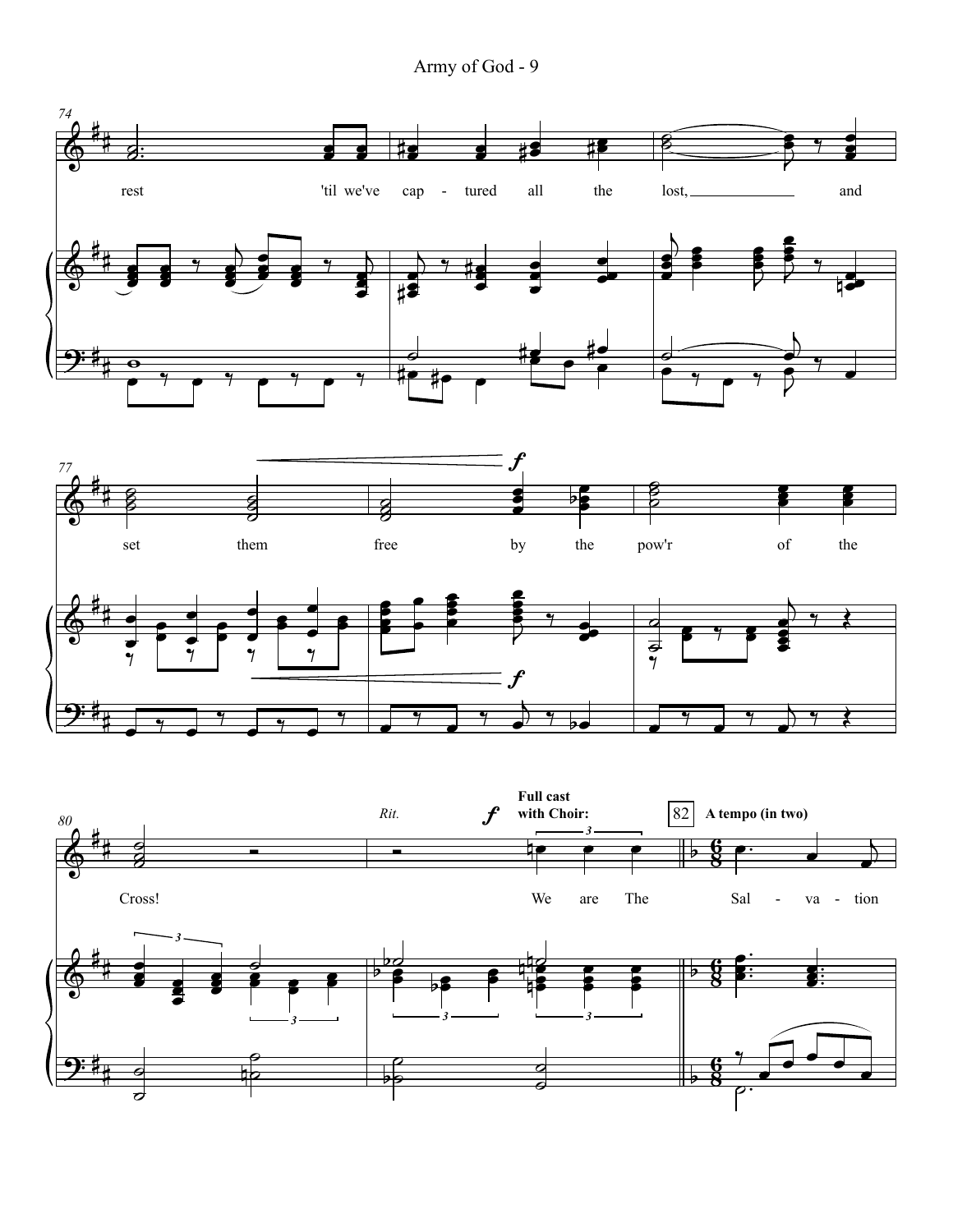



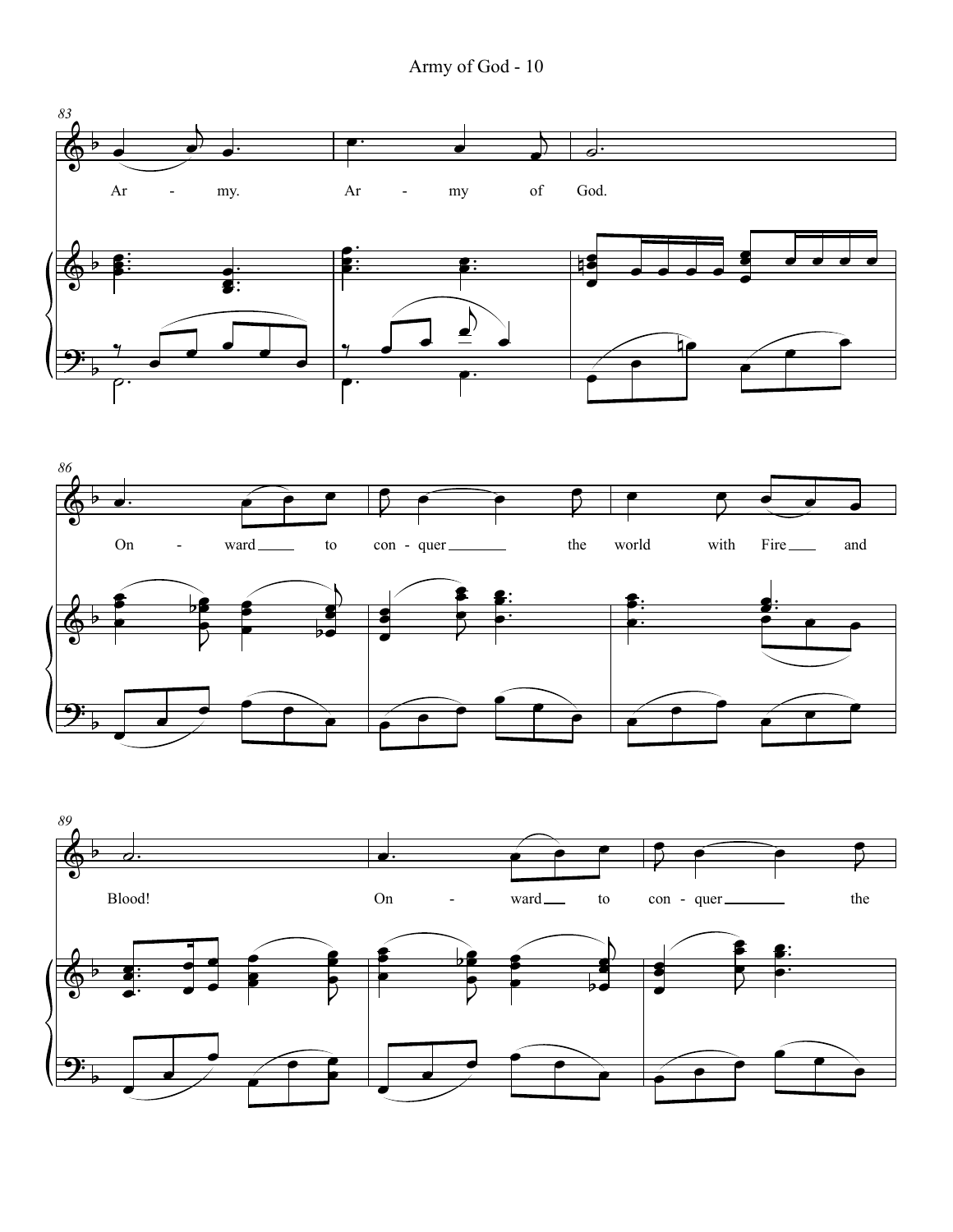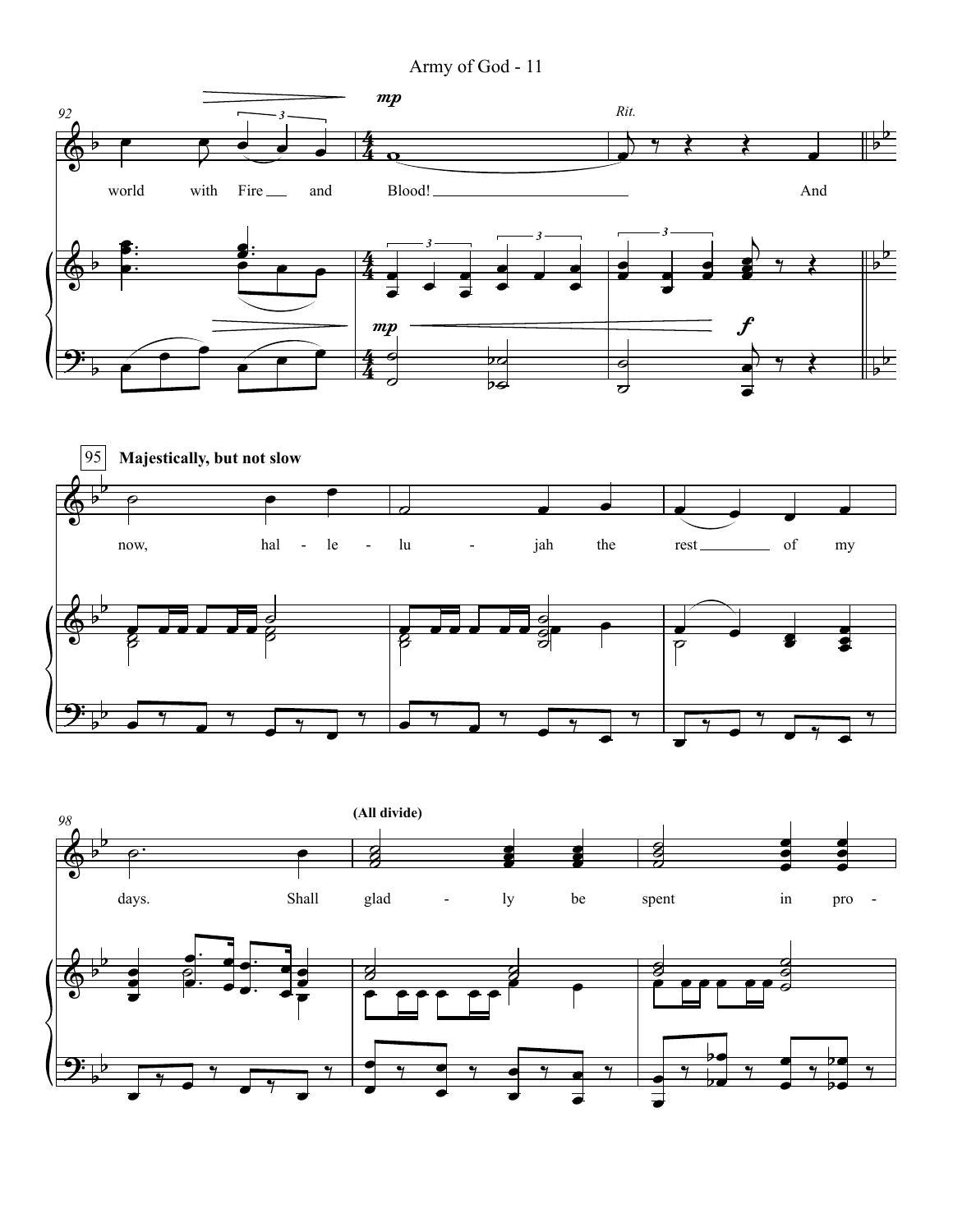Army of God - 12





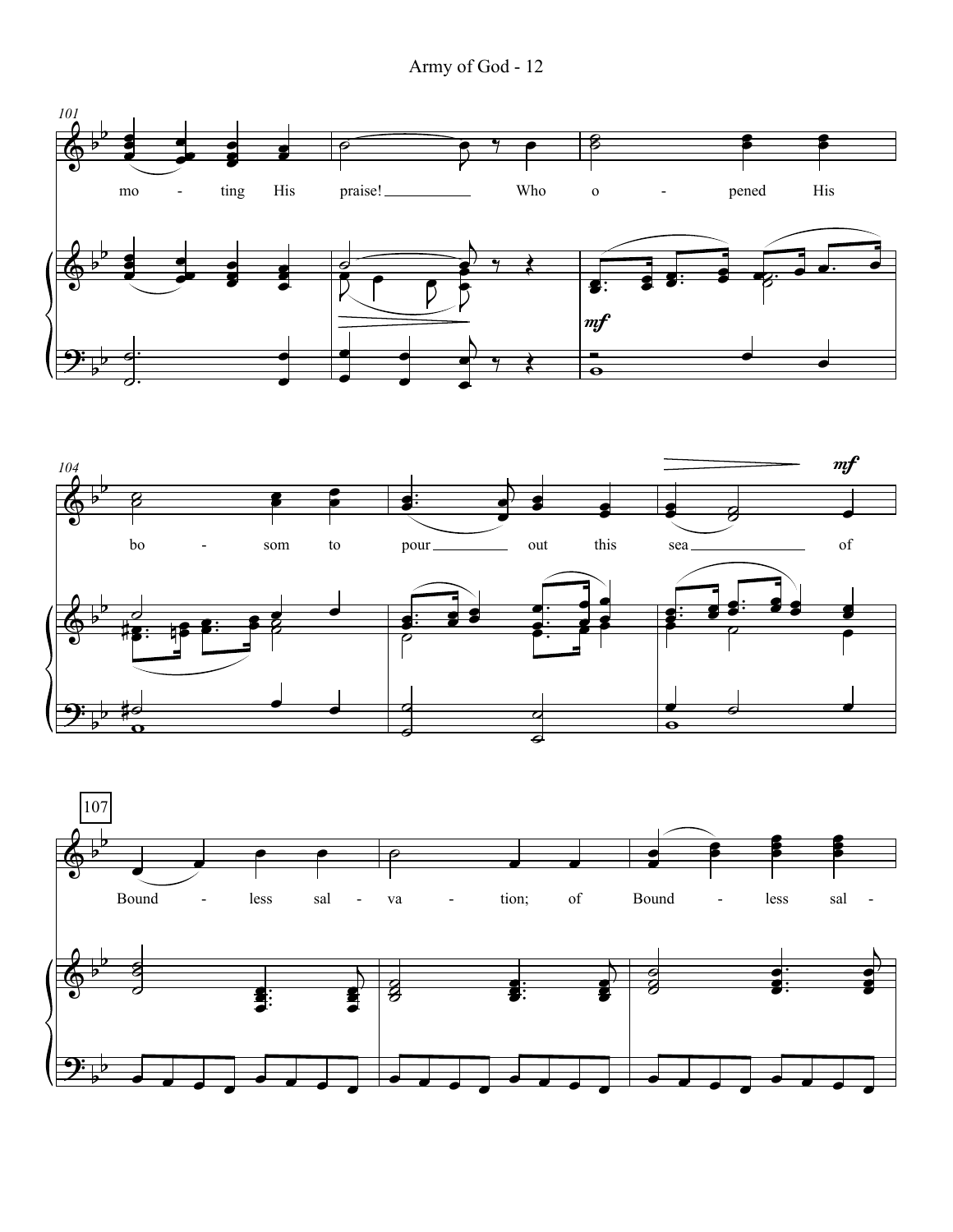Army of God - 13

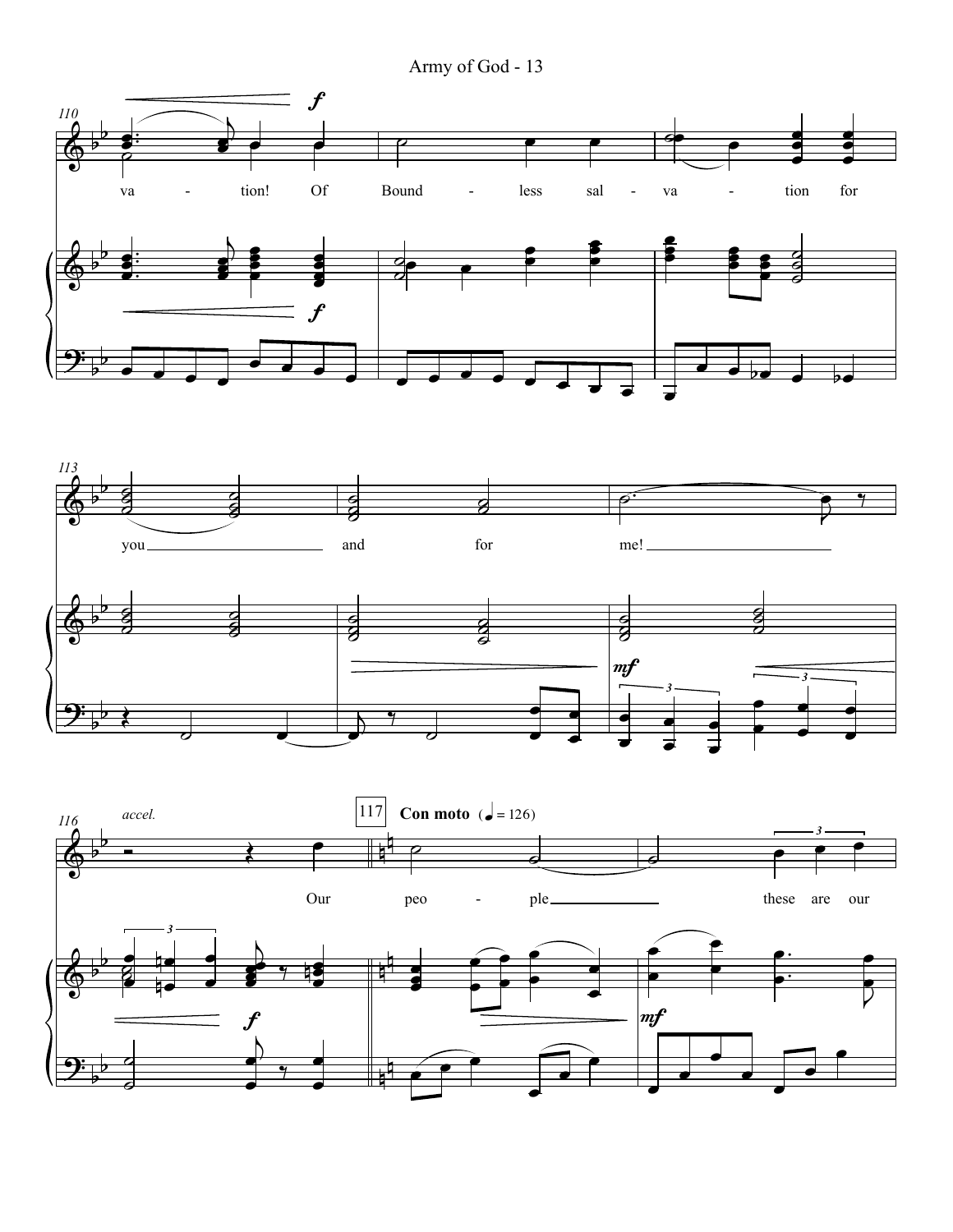Army of God - 14





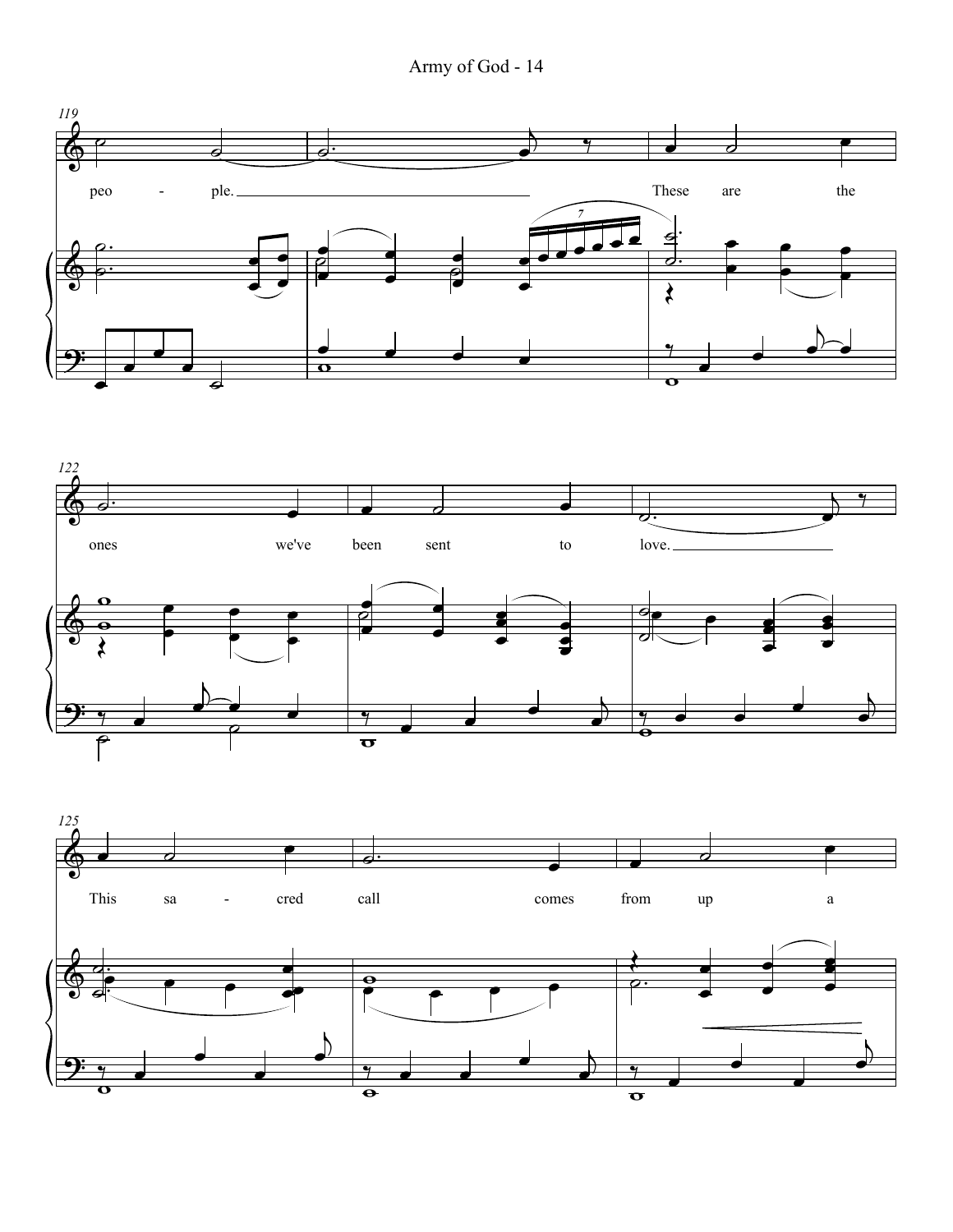Army of God - 15